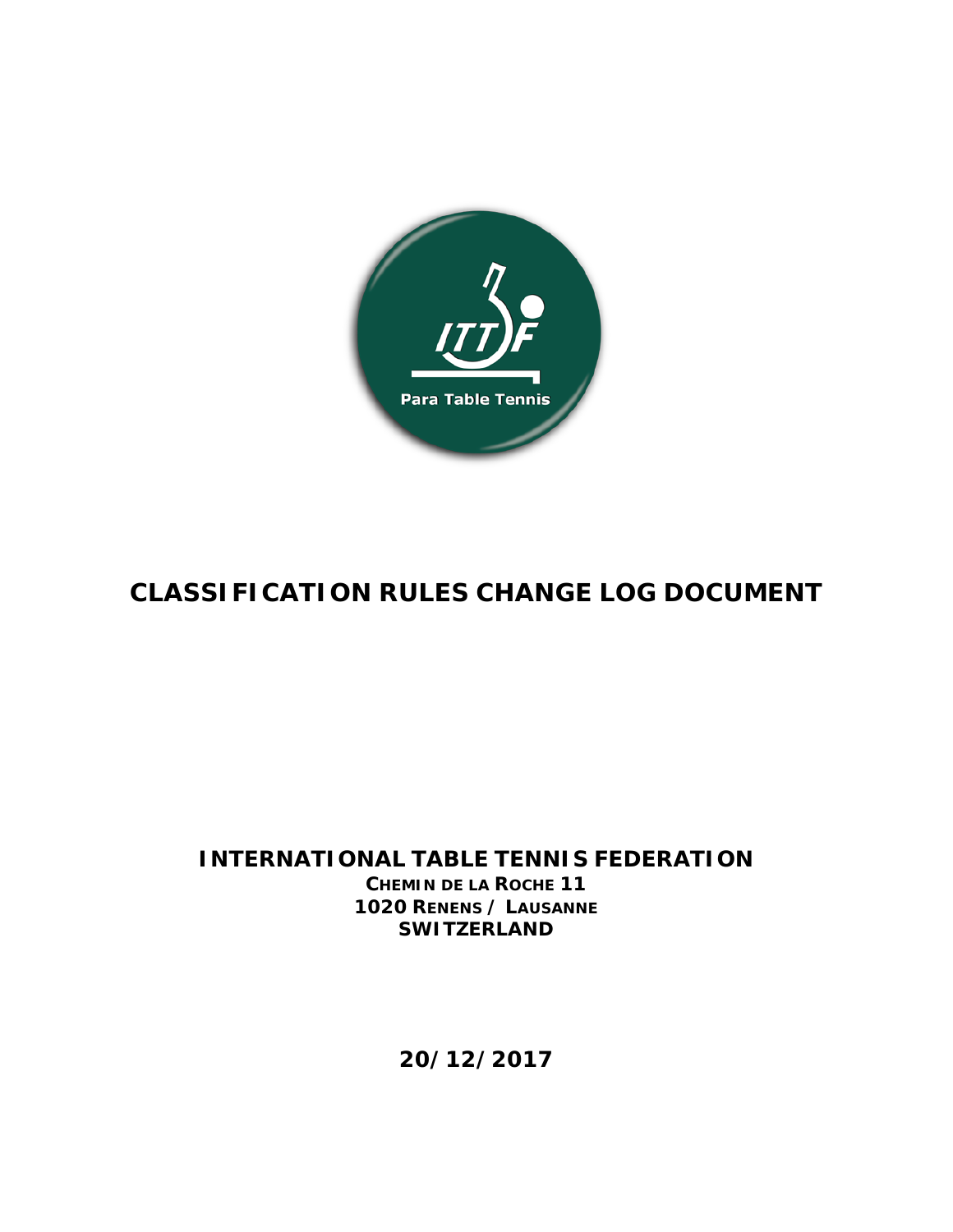This change log summarizes the main changes between the IPPTC Classification Code published in 2010 and the new ITTF-PTT Classification Rules published in 2018.

The intention of this document is to help players, coaches, classifiers, spectator and other Para Table Tennis stakeholders to locate and understand the main changes in classification rules. The list of changes should not be considered as exhaustive and, therefore, the only official document to be considered when dealing with PTT classification doubts is the "Classification Rules for ITTF Para Table Tennis" published in January 2018

The following table shows a common format used for a project change log:

| <b>Change Log</b> |                    |                              |                               |  |  |  |
|-------------------|--------------------|------------------------------|-------------------------------|--|--|--|
| Change No.        | <b>Change Type</b> | <b>Description of Change</b> | <b>Comments</b>               |  |  |  |
| Each change       | This may be a      | The change request should    | This section may describe why |  |  |  |
| request is        | design, scope,     | be described in detail.      | the change request was        |  |  |  |
| assigned a        | schedule or other  |                              | rejected, deferred or provide |  |  |  |
| reference         | type of change.    |                              | any other useful information. |  |  |  |
| number.           |                    |                              |                               |  |  |  |

## **Standard Change Log Template:**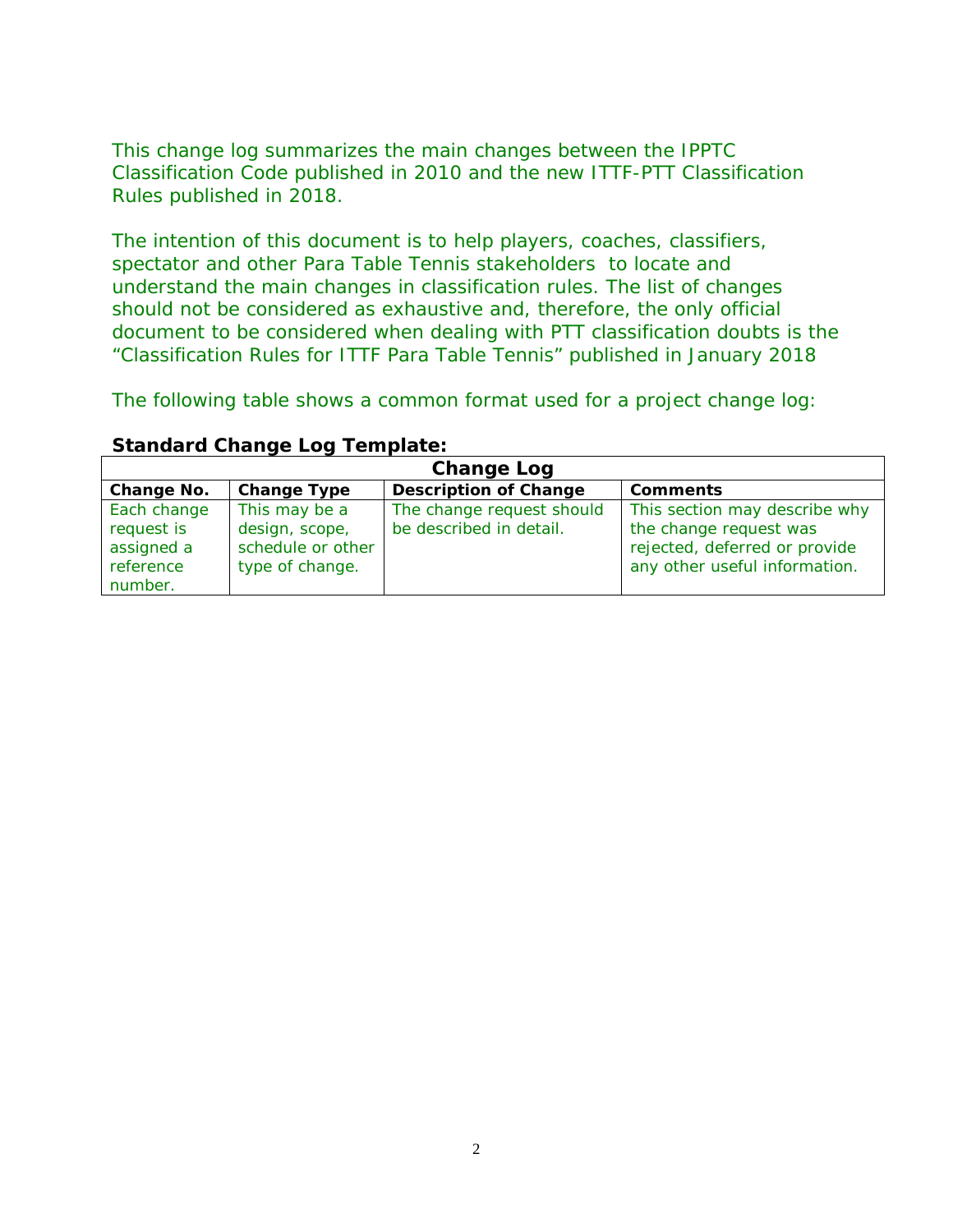| <b>Change Log</b>  |                           |                                                                                                                        |                                                                                                               |  |  |
|--------------------|---------------------------|------------------------------------------------------------------------------------------------------------------------|---------------------------------------------------------------------------------------------------------------|--|--|
| <b>Article No.</b> | <b>Change Type</b>        | <b>Description of Change</b>                                                                                           | <b>Comments</b>                                                                                               |  |  |
| 1.14               | Scope                     | <b>PTT Classification Rules</b><br>have to be applied in a<br>consistent manner with<br><b>IPC Classification Code</b> | Knowledge of IPC<br><b>Classification Code is</b><br>mandatory and it should be<br>available in IPTTC webpage |  |  |
| 2.2                | Responsibilities          | New responsibilities for<br>Athletes                                                                                   |                                                                                                               |  |  |
| 2.3                | Responsibilities          | New responsibilities for<br><b>Athletes Support</b><br>Personnel                                                       | Athletes Support Personnel<br>includes team leaders,<br>coaches, trainers,<br>physiotherapist,                |  |  |
| 3.2 to 3.6         | Responsibilities          | Role of Head of<br>Classification                                                                                      |                                                                                                               |  |  |
| 3.8 to 3.9         | Responsibilities          | A chief classifier will be<br>nominated for every<br>tournament among the<br>designated classifiers.                   |                                                                                                               |  |  |
| 3.10 to 3.11       | Responsibilities          | Trainee classifiers could<br>be present during the<br><b>Athlete Evaluation</b>                                        | Maximum of 2 trainee<br>classifiers per panel                                                                 |  |  |
| 4.4                | Education                 | Classifiers maybe<br>required for re-<br>certification                                                                 |                                                                                                               |  |  |
| 4.7                | Responsibilities          | Classifiers may be<br>limited in their<br>certifications                                                               | Limitation of impairments type<br>or event factor                                                             |  |  |
| 5                  | Responsibilities          | New Classifiers Code of<br>Conduct                                                                                     | IPC Code of ethics should be<br>available in IPTTC webpage                                                    |  |  |
| 7.4.1              | Eligibility               | An Underlying Health<br>Condition has to be the<br>origin of the Eligible<br>impairments                               | There is a list of not<br><b>Underlying Health Conditions</b>                                                 |  |  |
| 7.4.3              | <b>Athlete Evaluation</b> | New designation:<br><b>Classification Not</b><br>Completed                                                             |                                                                                                               |  |  |
| 7.5.1              | <b>Athlete Evaluation</b> | Medical reports must be<br>sent upon completing<br>the registrations of an<br>Athlete                                  | Written in English, dated and<br>signed.                                                                      |  |  |
| 7.7 to 7.8         | <b>Athlete Evaluation</b> | New Eligibility<br>Assessment Committee                                                                                |                                                                                                               |  |  |
| 8                  | <b>Athlete Evaluation</b> | New concept: Minimum<br>Impairment Criteria                                                                            |                                                                                                               |  |  |
| 9                  | Sport Class               | Non Eligible (NE) is a<br>Sport Class, not a Sport<br><b>Class Status</b>                                              |                                                                                                               |  |  |
| 14.6.1             | <b>Athlete Evaluation</b> | Changes of Sport Class<br>after Observation are<br>effective immediately                                               |                                                                                                               |  |  |
| 15                 | Sport Class Status        | 4 status: N, C, R and<br><b>FRD</b>                                                                                    |                                                                                                               |  |  |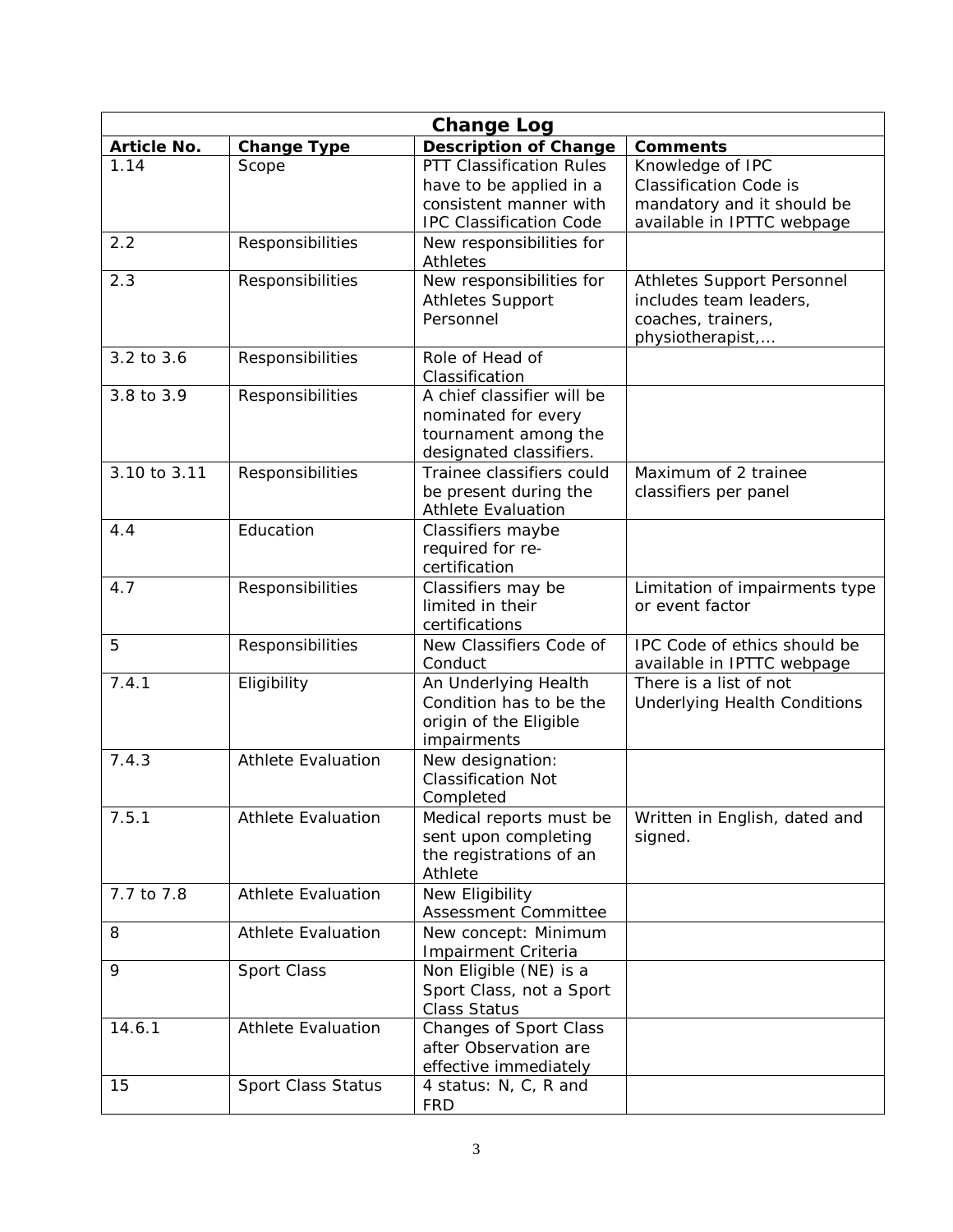| <b>Change Log</b>  |                     |                                           |                                |  |
|--------------------|---------------------|-------------------------------------------|--------------------------------|--|
| <b>Article No.</b> | <b>Change Type</b>  | <b>Description of Change</b>              | <b>Comments</b>                |  |
| 15.7               | Change criteria for | Players with Sport Class                  | This may be done after a       |  |
|                    | Sport Class         | Status Confirmed may                      | change in Sport Class criteria |  |
|                    |                     | be changed to Sport                       |                                |  |
|                    |                     | <b>Class Status Review</b>                |                                |  |
| 18.4               | Non Eligibility     | If an Athlete is NE by                    |                                |  |
|                    |                     | another federation,                       |                                |  |
|                    |                     | ITTF-PTT may allocate                     |                                |  |
|                    |                     | Sport Class NE without                    |                                |  |
|                    |                     | performing the Athlete                    |                                |  |
|                    |                     | Evaluation                                |                                |  |
| 18.5               | Non Eligibility     | Cases when NE Athlete                     | IF the reason for NE is the    |  |
|                    |                     | has no right to be                        | absence of an eligible         |  |
|                    |                     | reviewed by a second<br>panel             | impairment                     |  |
| 18.6               | Non Eligibility     | Automatic Review when                     |                                |  |
|                    |                     | NE is decided because of                  |                                |  |
|                    |                     | absence of compliance                     |                                |  |
|                    |                     | with minimum                              |                                |  |
|                    |                     | impairment criteria                       |                                |  |
| 18.7               | Non Eligibility     | A final review may be                     |                                |  |
|                    |                     | requested is the Athlete                  |                                |  |
|                    |                     | has been allocated as                     |                                |  |
|                    |                     | NE as a result of a                       |                                |  |
|                    |                     | protest from a previous                   |                                |  |
|                    |                     | Sport Class allocation                    |                                |  |
|                    |                     | other than NE                             |                                |  |
| 19.2               | Protest             | NE decision cannot be                     |                                |  |
|                    |                     | protested                                 |                                |  |
| 21.1               | Protest             | Protest against other                     |                                |  |
|                    |                     | nations are not allowed                   |                                |  |
|                    |                     | anymore                                   |                                |  |
| 21.2               | Protest             | Timeframe for a protest                   |                                |  |
|                    |                     | to be valid is reduced                    |                                |  |
| 23.1.2             | Protest             | To define the form for                    |                                |  |
|                    |                     | requesting ITTF-PTT to                    |                                |  |
| 25.7               | Protest             | initiate a protest<br>Only one protest is |                                |  |
|                    |                     | allowed for National                      |                                |  |
|                    |                     | <b>Bodies and NPCs</b>                    |                                |  |
| 31.6               | Medical Review and  | <b>Athletes and Coaches</b>               | If not, they may be            |  |
|                    | Intentional         | have the obligation of                    | investigated in respect of     |  |
|                    | Misrepresentation   | warn ITTF-PTT about                       | possible Intentional           |  |
|                    |                     | changes in an Athlete's                   | Misrepresentation              |  |
|                    |                     | nature or degree of                       |                                |  |
|                    |                     | impairment                                |                                |  |
| 32.4.4             | Intentional         | Suspensions may be                        |                                |  |
|                    | Misrepresentation   | disclose publicly                         |                                |  |